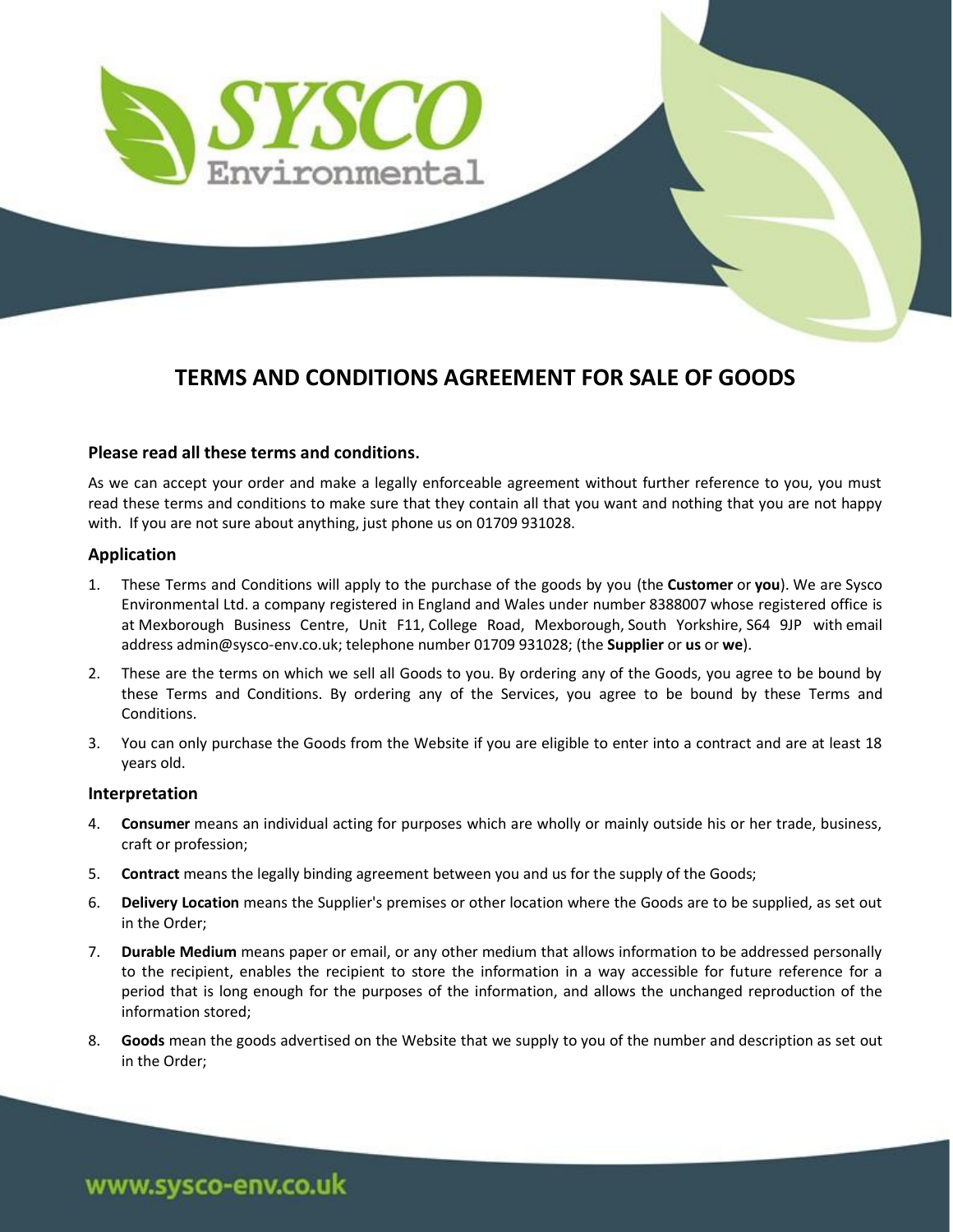

- 9. **Order** means the Customer's order for the Goods from the Supplier as submitted following the step by step process set out on the Website;
- 10. **Privacy Policy** means the terms which set out how we will deal with confidential and personal information received from you via the Website;
- 11. **Website** means our website www.sysco-env.co.uk on which the Goods are advertised.

## **Goods**

- 12. The description of the Goods is as set out in the Website, or our social media sites and other forms of advertisement. Any description is for illustrative purposes only and there may be small discrepancies in the size and colour of the Goods supplied.
- 13. In the case of any Goods made to your special requirements, it is your responsibility to ensure that any information or specification you provide is accurate.
- 14. All Goods which appear on the Website are subject to availability.
- 15. We can make changes to the Goods which are necessary to comply with any applicable law or safety requirement. We will notify you of these changes.

## **Personal information**

- 16. We retain and use all information strictly under the Privacy Policy.
- 17. We may contact you by using e-mail or other electronic communication methods and by pre-paid post and you expressly agree to this.

## **Basis of Sale**

- 18. The description of the Goods on our website does not constitute a contractual offer to sell the Goods. When an Order has been submitted on the Website, we can reject it for any reason, although we will try to tell you the reason without delay.
- 19. The Order process is set out on the Website. Each step allows you to check and amend any errors before submitting the Order. It is your responsibility to check that you have used the ordering process correctly.
- 20. A Contract will be formed for the sale of Goods ordered only when you receive an email from us confirming the Order (**Order Confirmation**). You must ensure that the Order Confirmation is complete and accurate and inform us immediately of any errors. We are not responsible for any inaccuracies in the Order placed by you. By placing an Order, you agree to us giving you confirmation of the Contract by means of an email with all information in it (i.e. the Order Confirmation). You will receive the Order Confirmation within a reasonable time after making the Contract, but in any event not later than the delivery of any Goods supplied under the Contract.
- 21. Any quotation is valid for a maximum period of 14 days from its date unless we expressly withdraw it at an earlier time.
- 22. No variation of the Contract, whether about description of the Goods, Fees or otherwise, can be made after it has been entered into unless the variation is agreed by the Customer and the Supplier in writing.
- 23. We intend that these Terms and Conditions apply only to a Contract entered into by you as a Consumer. If this is not the case, you must tell us, so that we can provide you with a different contract with terms which are more appropriate for you and which might, in some respects, be better for you, e.g. by giving you rights as a business.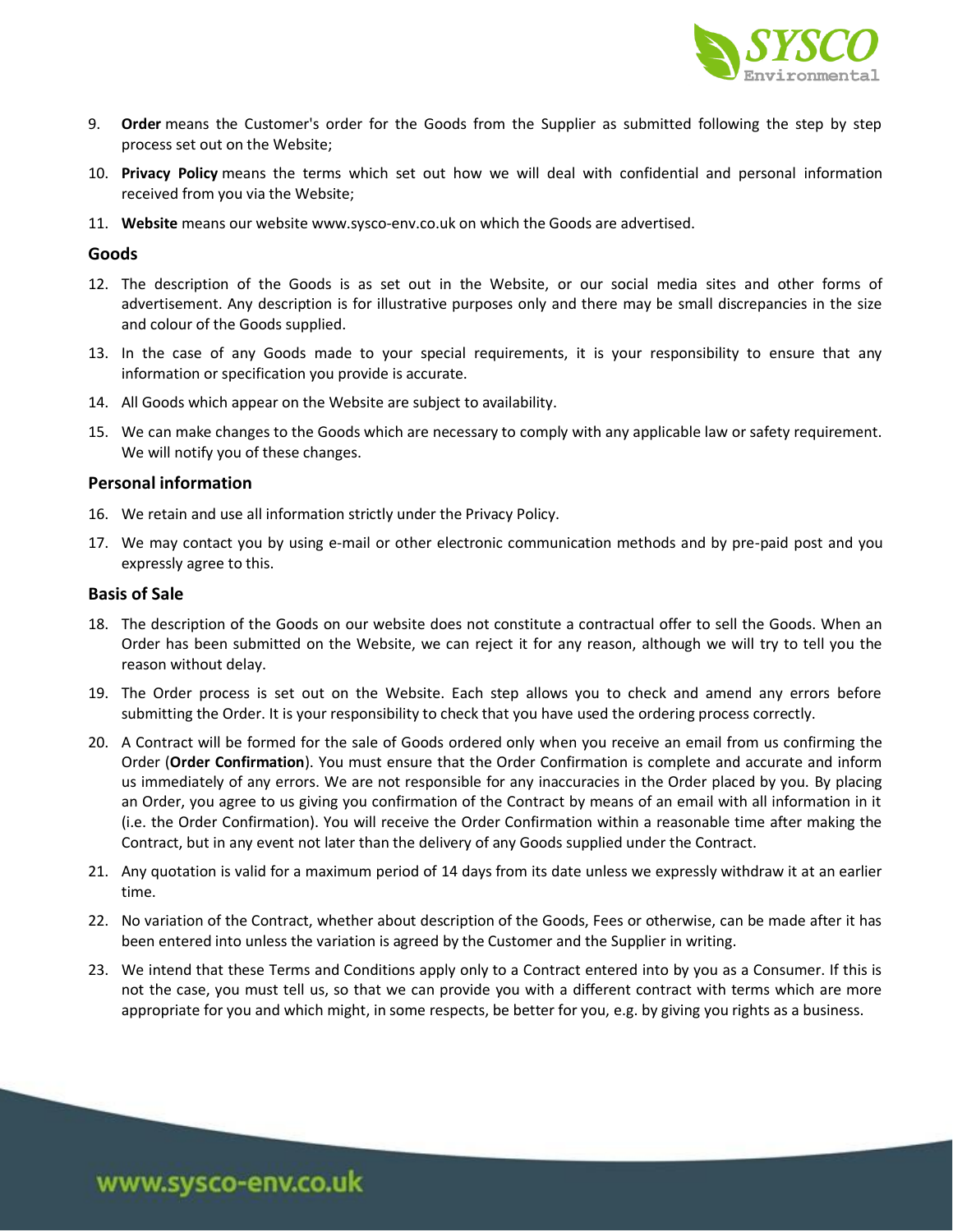

## **Price and Payment**

- 24. The price of the Goods and any additional delivery or other charges is that set out on the Website at the date of the Order or such other price as we may agree in writing.
- 25. Prices and charges include VAT at the rate applicable at the time of the Order.
- 26. You must pay by submitting your payment details through Paypal website with your Order and we can take payment immediately or otherwise before delivery of the Goods.

## **Delivery**

- 27. We will deliver the Goods, to the Delivery Location by the time or within the agreed period or, failing any agreement, without undue delay and, in any event, not more than 10 working days after the day on which the Contract is entered into.
- 28. In any case, regardless of events beyond our control, if we do not deliver the Goods on time, you can (in addition to any other remedies) treat the Contract at an end if:
	- a. we have refused to deliver the Goods, or if delivery on time is essential taking into account all the relevant circumstances at the time the Contract was made, or you said to us before the Contract was made that delivery on time was essential; or
	- b. after we have failed to deliver on time, you have specified a later period which is appropriate to the circumstances and we have not delivered within that period.
- 29. If you treat the Contract at an end, we will (in addition to other remedies) promptly return all payments made under the Contract.
- 30. If you were entitled to treat the Contract at an end, but do not do so, you are not prevented from cancelling the Order for any Goods or rejecting Goods that have been delivered and, if you do this, we will (in addition to other remedies) without delay return all payments made under the Contract for any such cancelled or rejected Goods. If the Goods have been delivered, you must return them to us or allow us to collect them from you and we will pay the costs of this.
- 31. If any Goods form a commercial unit (a unit is a commercial unit if a division of the unit would materially impair the value of the goods or the character of the unit) you cannot cancel or reject the Order for some of those Goods without also cancelling or rejecting the Order for the rest of them.
- 32. We do not generally deliver to addresses outside England and Wales, Scotland, Northern Ireland, the Isle of Man and Channels Islands. If, however, we accept an Order for delivery outside that area, you may need to pay import duties or other taxes, as we will not pay them.
- 33. You agree we may deliver the Goods in instalments if we suffer a shortage of stock or other genuine and fair reason, subject to the above provisions and provided you are not liable for extra charges.
- 34. If you or your nominee fail, through no fault of ours, to take delivery of the Goods at the Delivery Location, we may charge the reasonable costs of storing and redelivering them.
- 35. The Goods will become your responsibility from the completion of delivery or Customer collection. You must, if reasonably practicable, examine the Goods before accepting them.

## **Risk and Title**

- 36. Risk of damage to, or loss of, any Goods will pass to you when the Goods are delivered to you.
- 37. You do not own the Goods until we have received payment in full. If full payment is overdue or a step occurs towards your bankruptcy, we can choose, by notice to cancel any delivery and end any right to use the Goods still owned by you, in which case you must return them or allow us to collect them.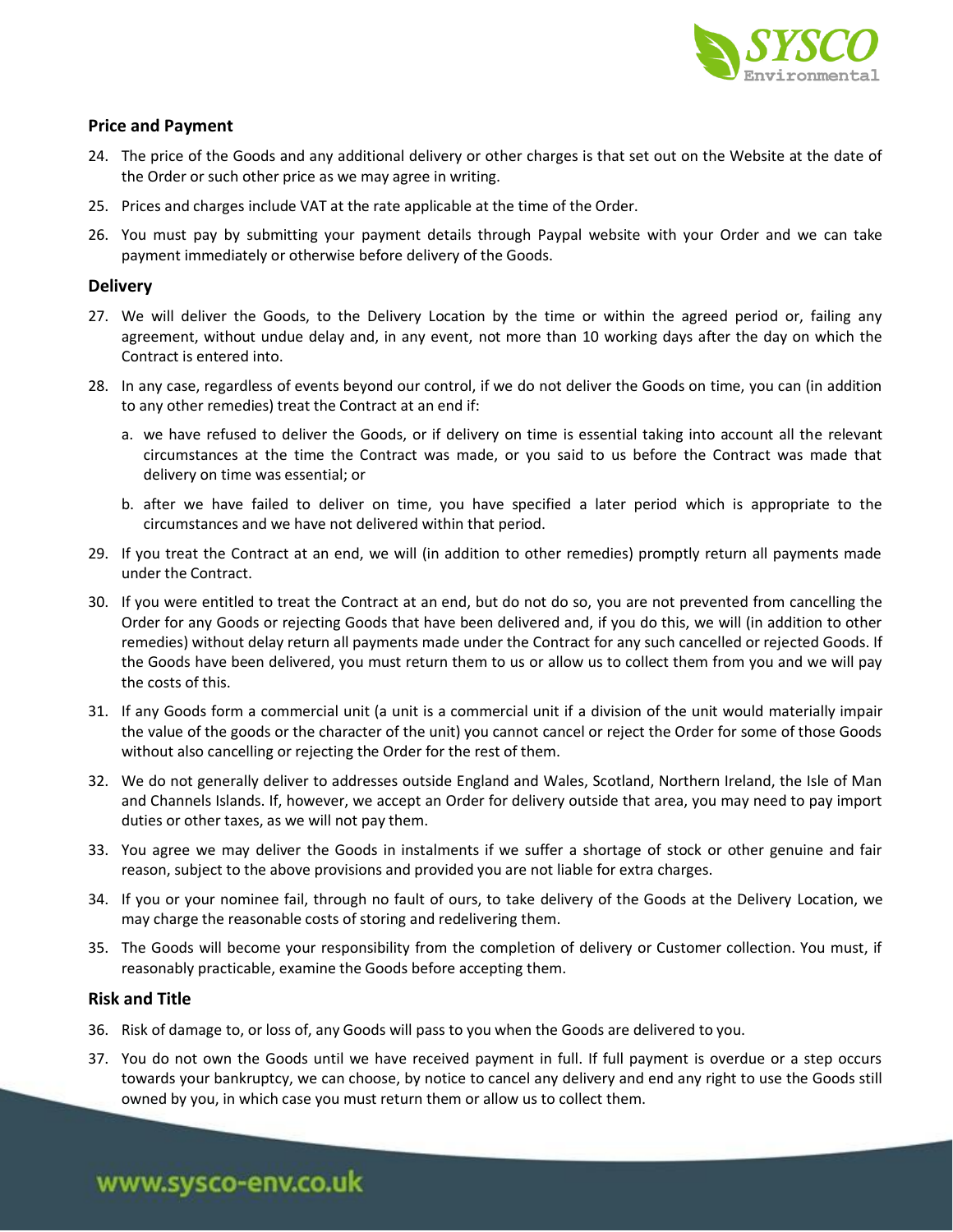

## **Withdrawal, returns and cancellation**

- 38. You can withdraw the Order by telling us before the Contract is made if you simply wish to change your mind and without giving us a reason, and without incurring any liability.
- 39. This is a **distance contract** (as defined below) which has the cancellation rights **(Cancellation Rights)** set out below. These Cancellation Rights, however, do not apply, to a contract for the following goods (with no others) in the following circumstances:
	- a. goods that are made to your specifications or are clearly personalised;
	- b. goods which are liable to deteriorate or expire rapidly.
- 40. Also, the Cancellation Rights for a Contract cease to be available in the following circumstances:
	- a. in the case of any sales contract, if the goods become mixed inseparably (according to their nature) with other items after delivery.

## *Right to cancel*

- 42. Subject as stated in these Terms and Conditions, you can cancel this contract within 14 days without giving any reason.
- 43. The cancellation period will expire after 14 days from the day on which you acquire, or a third party, other than the carrier indicated by you, acquires physical possession of the last of the Goods. In a contract for the supply of goods over time (i.e. subscriptions), the right to cancel will be 14 days after the first delivery.
- 44. To exercise the right to cancel, you must inform us of your decision to cancel this Contract by a clear statement setting out your decision (e.g. a letter sent by post, fax or email). You can use the attached model cancellation form, but it is not obligatory. In any event, you must be able to show clear evidence of when the cancellation was made, so you may decide to use the model cancellation form.
- 45. You can also electronically fill in and submit the model cancellation form or any other clear statement of the Customer's decision to cancel the Contract on our website www.sysco-env.co.uk. If you use this option, we will communicate to you an acknowledgement of receipt of such a cancellation in a Durable Medium (e.g. by email) without delay.
- 46. To meet the cancellation deadline, it is sufficient for you to send your communication concerning your exercise of the right to cancel before the cancellation period has expired.

#### *Effects of cancellation in the cancellation period*

47. Except as set out below, if you cancel this Contract, we will reimburse to you all payments received from you, including the costs of delivery (except for the supplementary costs arising if you chose a type of delivery other than the least expensive type of standard delivery offered by us).

#### *Deduction for Goods supplied*

48. We may make a deduction from the reimbursement for loss in value of any Goods supplied, if the loss is the result of unnecessary handling by you (i.e. handling the Goods beyond what is necessary to establish the nature, characteristics and functioning of the Goods: e.g. it goes beyond the sort of handling that might be reasonably allowed in a shop). This is because you are liable for that loss and, if that deduction is not made, you must pay us the amount of that loss.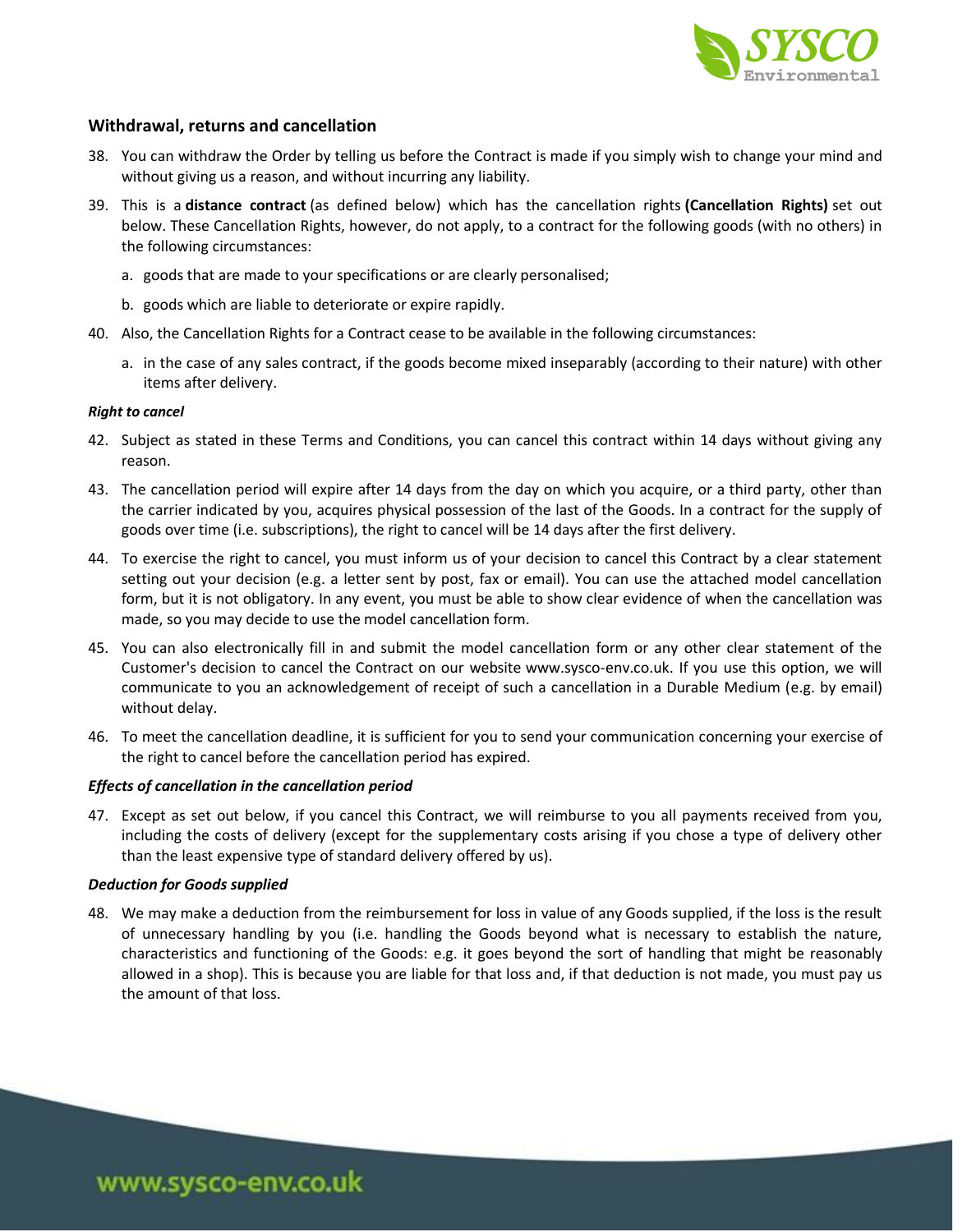

## *Timing of reimbursement*

- 49. If we have not offered to collect the Goods, we will make the reimbursement without undue delay, and not later than:
	- a. 14 days after the day we receive back from you any Goods supplied, or
	- b. (if earlier) 14 days after the day you provide evidence that you have sent back the Goods.
- 50. If we have offered to collect the Goods or if no Goods were supplied, we will make the reimbursement without undue delay, and not later than 14 days after the day on which we are informed about your decision to cancel this Contract.
- 51. We will make the reimbursement using the same means of payment as you used for the initial transaction unless you have expressly agreed otherwise; in any event, you will not incur any fees as a result of the reimbursement.

## *Returning Goods*

- 50. If you have received Goods in connection with the Contract which you have cancelled, you must send back the Goods or hand them over to us at Mexborough Business Centre, Unit F11, College Road, Mexborough, South Yorkshire, S64 9JP without delay and in any event not later than 14 days from the day on which you communicate to us your cancellation of this Contract. The deadline is met if you send back the Goods before the period of 14 days has expired. You agree that you will have to bear the cost of returning the Goods.
- 51. For the purposes of these Cancellation Rights, these words have the following meanings:
	- a. **distance contract** means a contract concluded between a trader and a consumer under an organised distance sales or service-provision scheme without the simultaneous physical presence of the trader and the consumer, with the exclusive use of one or more means of distance communication up to and including the time at which the contract is concluded;
	- b. **sales contract** means a contract under which a trader transfers or agrees to transfer the ownership of goods to a consumer and the consumer pays or agrees to pay the price, including any contract that has both goods and services as its object.

## **Conformity and Guarantee**

- 52. We have a legal duty to supply the Goods in conformity with the Contract and will not have conformed if it does not meet the following obligation.
- 53. Upon delivery, the Goods will:
	- a. be of satisfactory quality;
	- b. be reasonably fit for any particular purpose for which you buy the Goods which, before the Contract is made, you made known to us (unless you do not actually rely, or it is unreasonable for you to rely, on our skill and judgment) and be fit for any purpose held out by us or set out in the Contract; and
	- c. conform to their description.
- 54. It is not a failure to conform if the failure has its origin in your materials.
- 55. We will immediately, or within a reasonable time, give you the benefit of the free guarantee given by the manufacturer of the Goods. Details of the guarantee, including the name and address of the manufacturer, the duration and territorial scope of the guarantee, are set out in the manufacturer's guarantee provided with the Goods. This guarantee will take effect at the time the Goods are delivered and will not reduce your legal rights.
- 56. We will provide the following after-sales service: consultation.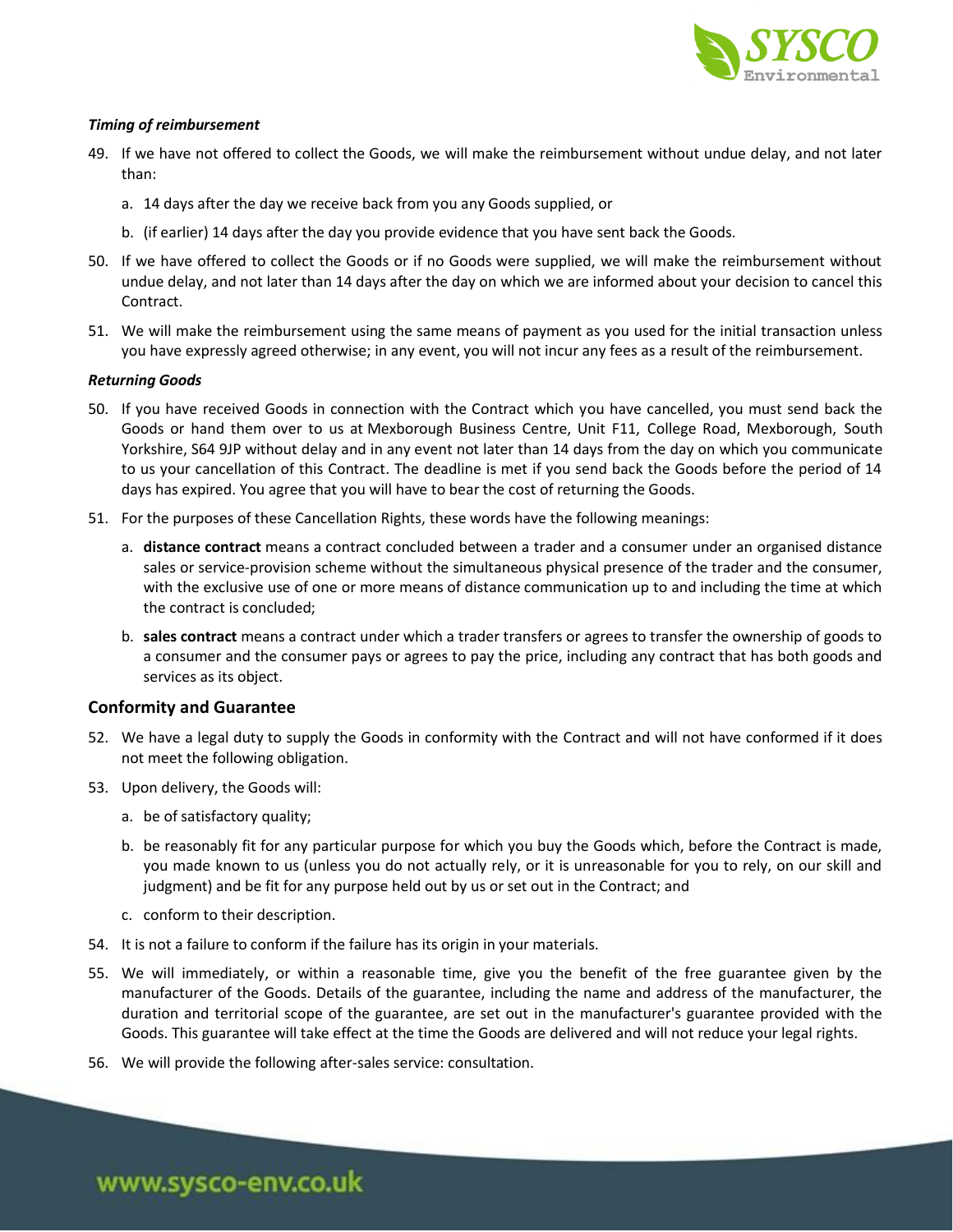

## **Successors and our sub-contractors**

57. Either party can transfer the benefit of this Contract to someone else and will remain liable to the other for its obligations under the Contract. The Supplier will be liable for the acts of any sub-contractors who it chooses to help perform its duties.

## **Circumstances beyond the control of either party**

- 58. In the event of any failure by a party because of something beyond its reasonable control:
	- a. the party will advise the other party as soon as reasonably practicable; and
	- b. the party's obligations will be suspended so far as is reasonable, provided that that party will act reasonably, and the party will not be liable for any failure which it could not reasonably avoid, but this will not affect the Customer's above rights relating to delivery and any right to cancel, below.

#### **Privacy**

- 59. Your privacy is critical to us. We respect your privacy and comply with the General Data Protection Regulation with regard to your personal information.
- 60. These Terms and Conditions should be read alongside, and are in addition to our policies, including our Privacy Policy which is available on our website: www.sysco-env.co.uk.
- 61. For the purposes of these Terms and Conditions:
	- a. 'Data Protection Laws' means any applicable law relating to the processing of Personal Data, including, but not limited to the Directive 95/46/EC (Data Protection Directive) or the GDPR.
	- b. 'GDPR' means the General Data Protection Regulation (EU) 2016/679.
	- c. 'Data Controller', 'Personal Data' and 'Processing' shall have the same meaning as in the GDPR.
- 62. We are a Data Controller of the Personal Data we Process in providing Goods to you.
- 63. Where you supply Personal Data to us so we can provide Goods to you, and we Process that Personal Data in the course of providing the Goods to you, we will comply with our obligations imposed by the Data Protection Laws:
	- a. before or at the time of collecting Personal Data, we will identify the purposes for which information is being collected;
	- b. we will only Process Personal Data for the purposes identified;
	- c. we will respect your rights in relation to your Personal Data; and
	- d. we will implement technical and organisational measures to ensure your Personal Data is secure.
- 64. For any enquiries or complaints regarding data privacy, you can e-mail: m.gaborova@sysco-env.co.uk.

## **Excluding liability**

65. The Supplier does not exclude liability for: (i) any fraudulent act or omission; or (ii) for death or personal injury caused by negligence or breach of the Supplier's other legal obligations. Subject to this, the Supplier is not liable for (i) loss which was not reasonably foreseeable to both parties at the time when the Contract was made, or (ii) loss (e.g. loss of profit) to the Customer's business, trade, craft or profession which would not be suffered by a Consumer - because the Supplier believes the Customer is not buying the Goods wholly or mainly for its business, trade, craft or profession.